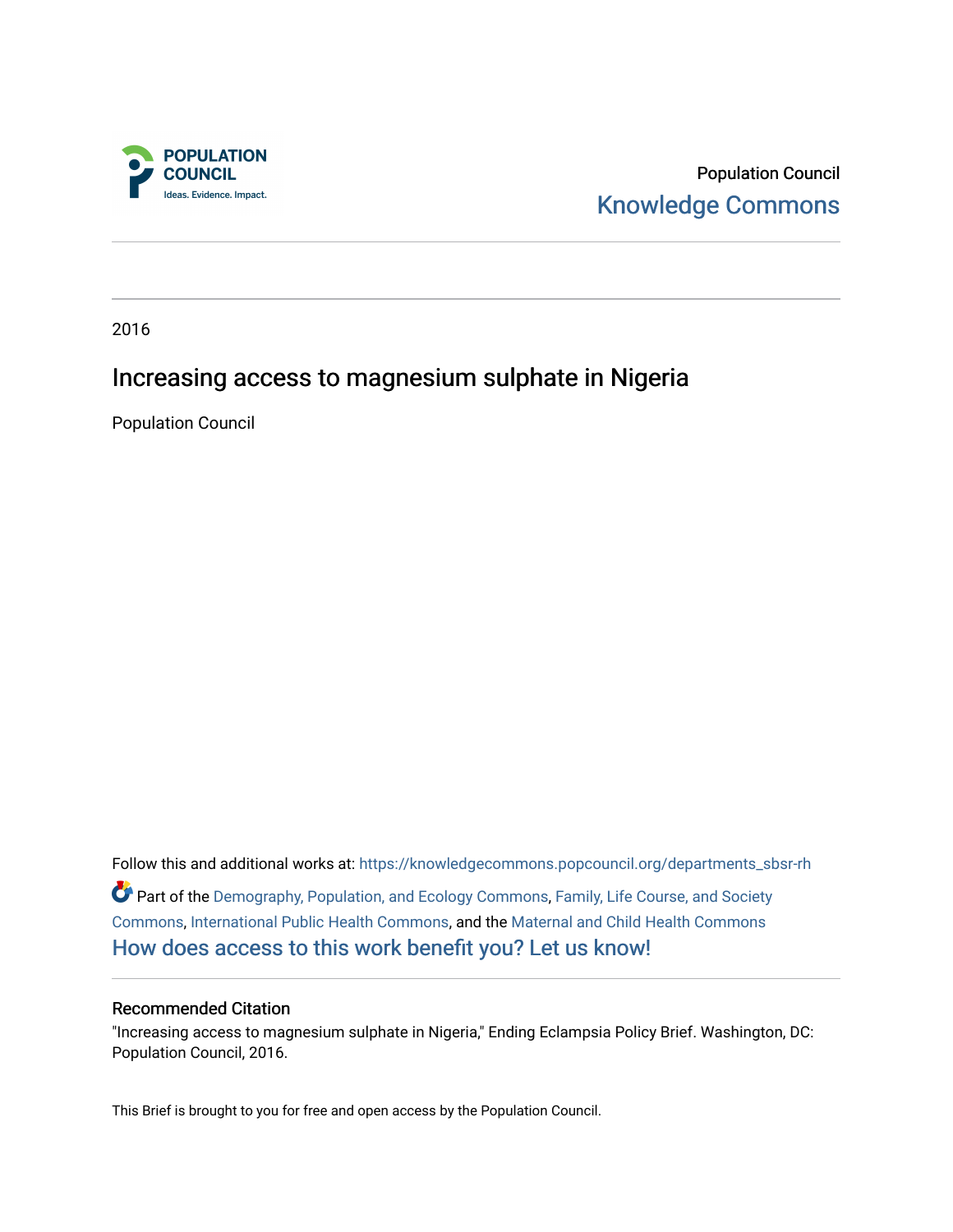# INCREASING ACCESS **MAGNESIUM** SULPHATE IN NIGERIA

Maternal and newborn deaths due to pre-eclampsia and eclampsia (PE/E) are preventable, yet in Nigeria, this is the most significant direct cause of maternal deaths.

### THE PROBLEM

Despite global efforts to reduce preventable maternal and neonatal mortality, Nigeria's maternal mortality ratio is estimated at 576 deaths per 100,000 live births and neonatal death is estimated at 37 per 1,000 live births.

In Nigeria, hypertensive disorders in pregnancy (including PE/E) is the most common cause of maternal mortality, contributing to 29% of maternal deaths. As a major killer of pregnant women, greater uptake of effective, low-cost interventions to prevent, detect, and treat PE/E is needed at primary health care facilities.

The World Health Organization (WHO) recommends magnesium sulphate (MgSO $_A$ ) as the most effective, safe, and low-cost drug for treating pre-eclampsia and eclampsia.

To increase access and use of  $MgSO<sub>4</sub>$  in Kano State, the Population Council trained lower-cadre health care providers in antenatal clinics to detect pre-eclampsia early and instituted timely and appropriate management by administering the loading dose of MgSO<sub>4</sub> and referring for follow up care. This intervention, supported by the John D. and Catherine T. MacArthur Foundation, reduced the maternal mortality rate due to PE/E by 40% in project sites.

### APPROACH

In preparation for the study, the Council engaged with stakeholders and advocated for the adoption of protocols allowing primarily health care providers to administer the intramuscular (IM) loading dose of MgSO<sub>4</sub> to women with severe pre-eclampsia and eclampsia prior to referral to a higher level facility. To gain acceptance of the proposed intervention, the Council worked closely with representatives from the Federal Ministry of Health and with community gatekeepers, such as traditional leaders and social workers.

# MacArthur Foundation

The Population Council conducts research and delivers solutions that improve lives around the world. Big ideas supported by evidence: It's our model for global change. popcouncil.org

© 2015 The Population Council, Inc.

## PE/E IN BRIEF

- Pre-eclampsia is a condition in pregnant women marked by an increase in blood pressure and protein in urine after 20 weeks gestation.
- Providing high quality antenatal care improves the prevention and early detection of pre-eclampsia and can prevent its progression to eclampsia.
- Eclampsia is a life-threatening condition characterized by convulsions in women with PE.
- Women in developing countries are 300 times more likely to die from eclampsia than women in developed countries.
- Pre-eclampsia and eclampsia can be managed by administering antihypertensive drugs and magnesium sulphate (MgSO<sub>4</sub>).
- $MgSO<sub>4</sub>$  is the safest and most effective treatment for severe preeclampsia and eclampsia, and is one of the 13 UN Life-Saving Commodities for Women and Children.
- PE/E and other hypertensive disorders in pregnancy increase the risk of pre-term births, which can lead to low birth weight, anemia, and stunting.
- Improved prevention, increased detection, and effective treatment of PE/E can prevent unnecessary maternal and newborn deaths.